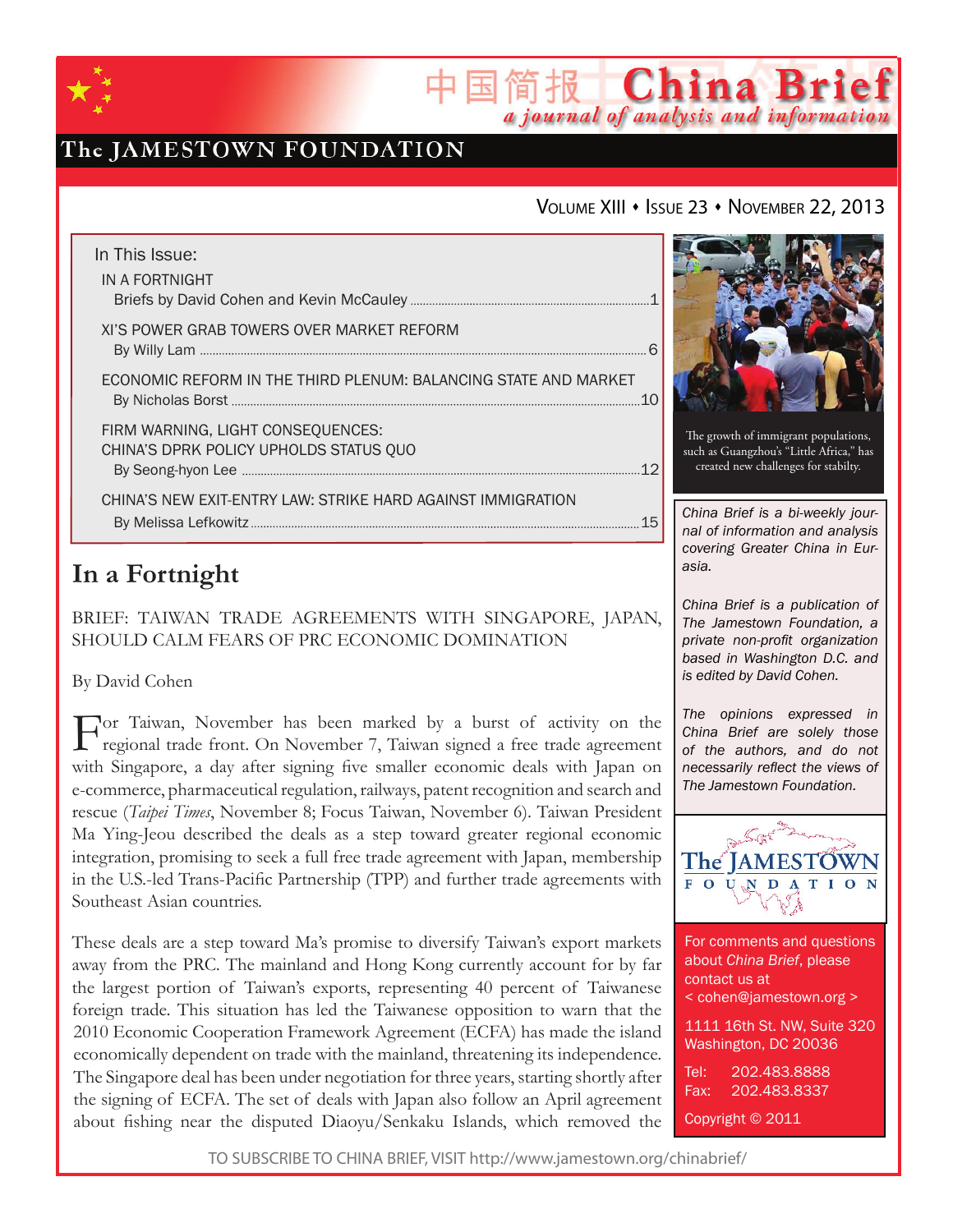main irritant between the two parties. Their context also includes current efforts by both the United States and China to build new regional trade systems with the TPP and China's "maritime silk road," proposed by President Xi Jinping at the APEC summit in October (see *China Brief*, Volume XIII, Issue 21).

The Taiwanese foreign ministry described the agreement with Singapore, called ASTEP (Agreement between Singapore and the Separate Customs Territory of Taiwan, Penghu, Kinmen and Matsu on Economic Partnership), as a "high-quality, high-standard and comprehensive economic partnership," clearly seeking the attention of TPP participants (press release, November 7). The United States has used similar language in setting goals for the TPP, implying that joining will require substantial reforms to open the relatively protected economic structures common in Asian countries. By reaching such an agreement, Taiwan evidently hopes to demonstrate the ability and political will to make such changes.

The agreement may also pave the way for other Asian states to enter negotiations with Taiwan by demonstrating that they can do so without coming under fire from the mainland. PRC foreign ministry spokesman Hong Lei expressed Chinese approval of the mechanism used by Taiwan and Singapore to work around the One China policy, saying that "We do not have objections to foreign countries' non-governmental trade and cultural exchanges but do oppose any official ties" (Xinhua, November 7). Singapore is the second country to sign a free-trade agreement with Taiwan since ECFA, following an agreement with New Zealand in July.

While China has apparently given its blessing to Taiwan to strike trade deals independently, it has also been applying pressure for talks about the island's political status, as well as pushing for further economic cooperation. In late October, representatives of the Chinese Communist Party and Taiwan's ruling Nationalist Party discussed Taiwanese participation in the recently-established Shanghai Free Trade Zone at the party-to-party Cross-Strait Economic, Trade and Culture Forum (Xinhua, October 27). The city of Xiamen, China's closest major port to Taiwan, has also announced plans to seek approval for a free trade zone on the Shanghai model, focusing on cross-strait trade (*Shanghai Daily*, November 20).

The PRC has made substantial efforts to integrate Taiwan into its economic sphere since the Nationalist Party returned to power in 2008. ECFA is widely seen as a concessionary agreement that favored Taiwan in order to achieve the political goal of integration. But the mainland appears to be unable or unwilling to interfere with Taiwan's seeking alternatives—likely calculating that to do so would cost it the political influence it has gained with trade agreements in recent years. Beijing accepted even Taiwan's fisheries agreement with Japan, despite its uncomfortable political implications for the mainland. The agreement deprived the PRC of regular opportunities to act as Taiwan's protector, and removed Taiwan as an active player on the mainland's side of a dispute that has become extremely tense in recent years.

China's recent burst of trade diplomacy, in concert with Xi's call for top-level design for regional diplomacy, has raised fears that it plans to use its position as the top trading partner of every country in the region for political leverage (see *China Brief*, Volume XII, Issue 22). But even as China seeks to expand its economic integration with Taiwan, it has not stopped the island from seeking alternative markets. While China is a vast and attractive trading partner, its previous efforts to deploy economic coercion have been unimpressive—witness the rare earths debacle, in which a threat to limit exports to Japan inspired the growth of competitors and undermined the commodity's price. In order for it to use trade as an effective political weapon, China will have to be not only important but indispensible.

*David Cohen is the editor of China Brief*.

**\***

## BRIEF: Third Plenary Session Calls for PLA Reform and Restructuring

### By Kevin N. McCauley

The reforms announced by the recent Third Plenary Session of the 18th Central Committee were headlined by economic pronouncements, but also contained ambitious language on the reform and restructuring of the Chinese military. The details remain sketchy, but according to the communiqué and subsequent press articles areas include adjusting the force mix according to the security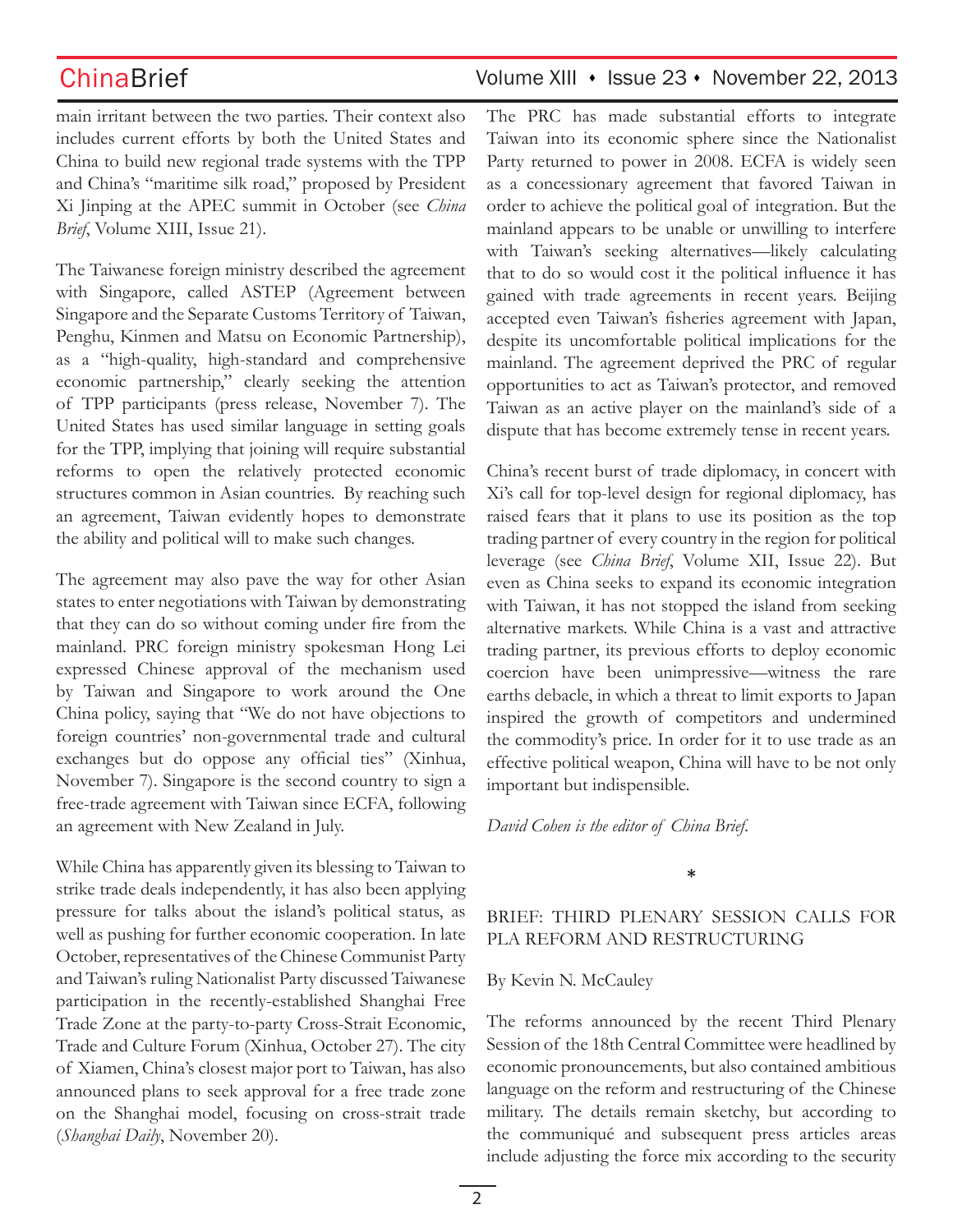requirements of various directions, reducing non-combat institutions and personnel, greater innovation in military theory, strengthening military leadership, building a system to generate greater warfighting capability, reform of military colleges and unit joint training, noncommissioned officer (NCO) system, strengthening military-civilian integration, improving weapons development and procurement, and improving the joint operation command system (Xinhua, November 16; on NCO reform, see *China Brief*, Volume XI, Issues 18 and 20).

Most of these proposals are not new. Rather, they are extensions of previous rounds of reform aimed at streamlining and modernizing the Chinese miltary, and political endorsements of reform ideas that have already circulated among military research institutions. Of all the proposals, institutional and cultural changes within the Chinese military could be the most important. A National Defense University (NDU) publication argued that the parochial interests of the services and institutional conflicts within the People's Liberation Army (PLA) are the main constraints to transformational efforts (*SOSS,* p. 244; *100 Questions,* pp. 196–197 **\*** ). Overcoming them would require a bold initiative to alter the PLA's command and institutional structure , which currently give the Army a dominant role. Since many of the newly announced reforms have been modernization areas for the past decade, the proposal could indicate that previous efforts have fallen short of the mark, and require adjustments and reinforcements.

The 2003–2005 PLA reductions included non-combat personnel and institutions, streamlining staffs, and some consolidation of military educational institutes. Since then, the PLA has conducted additional adjustments of force structure and reform of professional military education, the NCO corps, as well as researching new operational theories and methods such as integrated joint and system of systems operations. Recent PLA publications have stressed force structure, command, educational, unit training, and institutional changes required to support these emerging theoretical concepts (see *China Brief*, Volume XII, Issue 8, "System of Systems Operational Capability: Impact on PLA Transformation").

Plenary Session have been a focus of discussion in over the past decade or more, although the quality of

PLA publications during the past few years to support the implementation of joint and system of systems operations capabilities that could significantly increase PLA warfighting capabilities. The development of an integrated command information system and creation of a joint command structure are required to support these theoretical developments. The PLA is slowing developing a modern command information system for joint command (C4ISR), and there have been calls to create theater joint operational commands to replace the current Military Region headquarters, which are dominated by the ground forces. Several different command structures have been proposed, including functional-based and organization-based systems (China Military Online, July 1, November 25; *SOSS*, pp. 244–254).

PLA publications have also anticipated the Third Plenary Session's call for the need to streamline the force structure, optimize force composition and combined arms capabilities, and reduce non-combat units. However, forces that the PLA views as key to evolving operational theories will continue to expand and modernize, including Army Aviation, special operations, PLA Air Force (PLAAF) offensive forces, psychological warfare, cyber operations, and space operations forces (*SOSS,* p. 341; *100 Questions,* pp. 177–183).

System of systems and joint operations theory are already changing operational patterns and methods, leading to new educational and training requirements to address the lack of personnel with high-tech and joint operations experience, and train units on integrated information systems. Cultivating skilled personnel, especially joint commanders and staff, is viewed as critical to this effort (*SOSS*, pp. 342–344). Personnel training recommendations include: reforming academic training program content; increasing job rotation and cross-training efforts; expanding opportunities for joint command personnel to study abroad; and integrating academic institutes with exercises (*SOSS,* pp. 347–351; *100 Questions,* p. 236).

Many of the reform areas announced by the Third to force structure have been ongoing to some degree Some of the reform areas coming from the Third Plenary Session are already the focus of improvements and change within the PLA. Equipment modernization, unit training, professional military education, and adjustments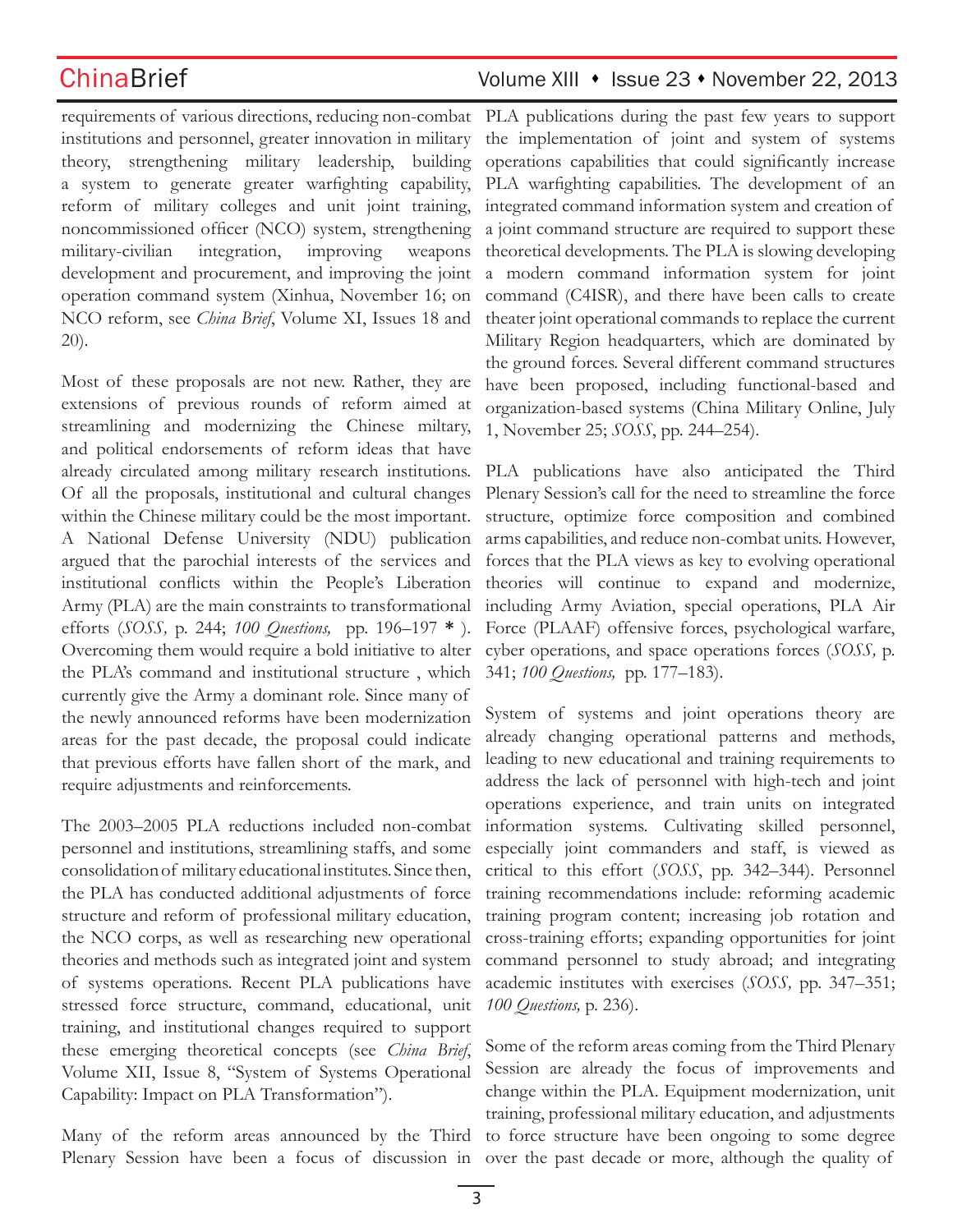the reforms is difficult to gauge. Developing a joint operations command structure, particularly at the theater level might be the most important recommendation, and would be a start to changing institutional and cultural impediments to transformation.

Since details of the renewed efforts have not been announced, it is too soon to say whether inclusion in a political document will lend impetus to reform and restructuring. A *South China Morning Post* article quoted current and retired PLA officers suggesting that any reform and restructuring efforts will be limited in scope, with small adjustments and improvements, but no sweeping changes (November 16). This assessment accords with this analyst's observations of change within the PLA, which is generally slow, incremental, and steady towards the overall goals, with adjustments through the process as necessary. Ongoing educational reforms within the PLA will only slowly change the culture and promote greater jointness within the PLA. Implementing theater joint operations commands would be a bold gesture that could indicate a serious move to reform the PLA at a more rapid pace.

*Kevin McCauley is a former intelligence officer and is currently researching and writing a book on Chinese warfare.*

\* *Information System-Based System of Systems Operations Study*, (Beijing: National Defense University Press, 2012), referenced as *SSOS*.

*Information System-based System of Systems Operational Capability Building in 100* Questions (Beijing: National Defense University Press, Jun 2011), referenced as *100 Questions*.

### **\*\*\***

# **Xi's Power Grab Towers over Market Reforms**

By Willy Lam

While the recent Third Plenary Session of the 18th Chinese Communist Party (CCP) Central Committee was expected to unveil major initiatives in economic liberalization, what has struck Chinese and foreign observers most is the weight that the leadership has given to enhancing state security, particularly centralizing powers in the top echelon of the party-state apparatus. the CCP's monopoly on power. The plenum set up a National Security Committee (NSC) to better coordinate the work of departments handling functions that range from police and counter-espionage to the media and foreign affairs. Given that apart from the NSC, President Xi will most likely also head a newly established Leading Group on the Comprehensive Deepening of Reform, the already formidable powers of the party General Secretary and Command-in-Chief will be augmented further.

A paragraph in the plenum communiqué, which was released on November 12, said that the NSC was set up to "perfect the structure of state security and national-security strategies, so as to [better] safeguard national security." "We must improve the ways of social governance, stimulate the energy of social organizations and bring about innovation of systems to effectively prevent and end social contradictions and improve public security," the document added (Xinhua, November 12; *People's Daily*, November 12). While the official media has given scant details about the NSC, it is expected to be a state organ whose status is on par with commissions and leading groups—such as the Central Military Commission and the Leading Group on Foreign Affairs (LGFA), which are also headed by Xi—that report directly to the Politburo Standing Committee (PBSC), China's highest ruling council. In his explanation of the "Resolution on Certain Major Questions regarding the Comprehensive Deepening of Reforms" (hereafter "the Resolution"), the full text of which was released on November 15, Xi noted: "The NSC's main responsibilities are to formulate and implement national security strategies, to push forward legal construction on state security, and formulate the goals and policies of national security work." Referring to the connection between external and internal threats, Xi said: "Our country faces the double pressure of protecting national sovereignty, security and developmental interests from outside [threats] and safeguarding internal political safety and social stability" (Xinhua, November 15; China News Service, November 15).

While the NSC shares its name in Chinese with the U.S. National Security Council, it is believed to be focused primarily on internal security. This includes combating challenges posed by "hostile anti-China forces from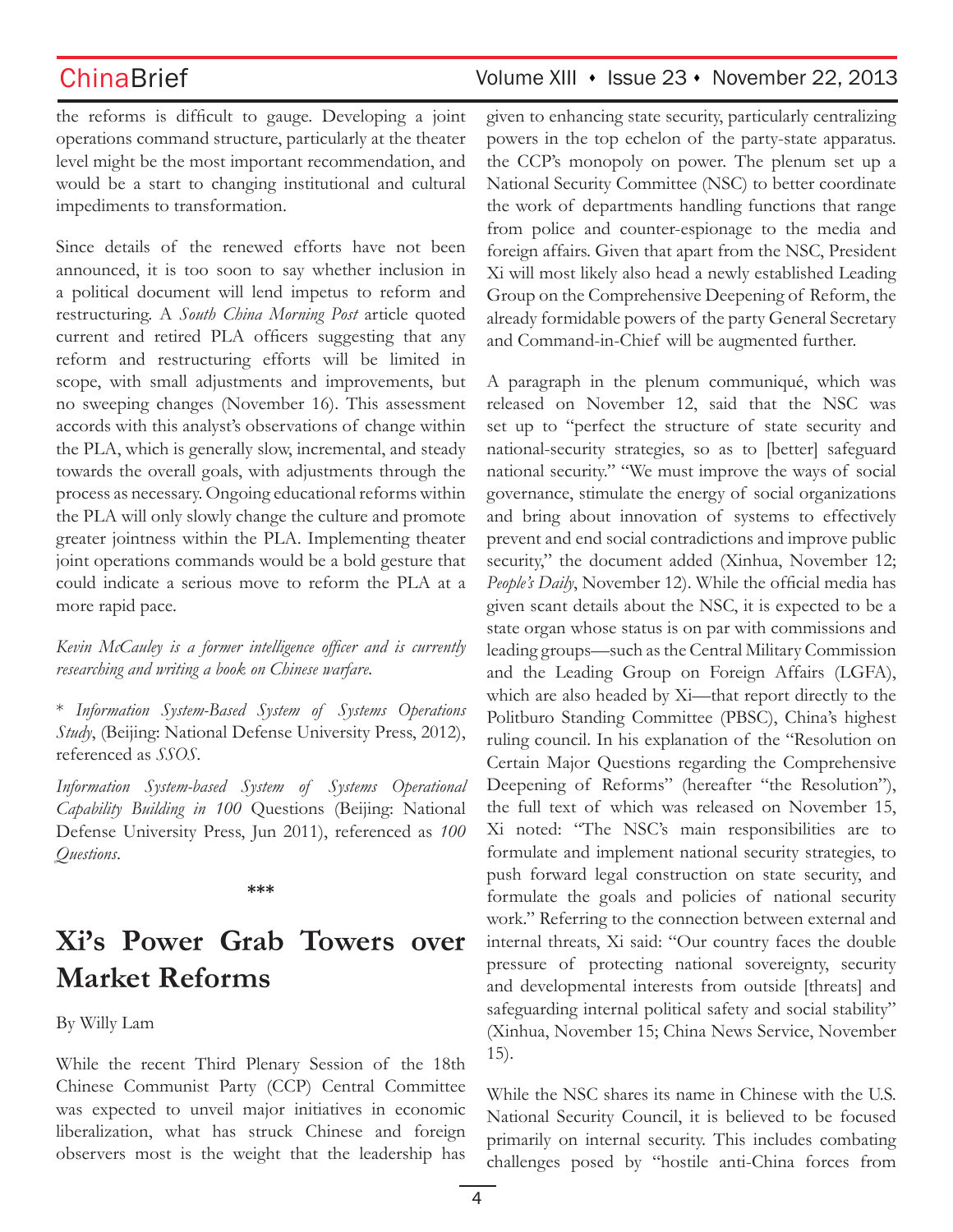abroad." Within the party's highest echelons, there are already two units—the LGFA and the Leading Group on National Security—that perform roles similar to that of the American NSC. Reports in the non-official China media and the Hong Kong press have published several possible lists of ministries and ministerial-level units that will send senior representatives to the new body. Each list is slightly different, but there is a substantial overlap, all of them including the following bodies: the People's Liberation Army, the People's Armed Police (PAP), the Ministry of Foreign Affairs (MOFA), the Ministry of Defense, the Ministry of Public Security, the Ministry of State Security (MSS), the Ministry of Trade, the Department of Propaganda and the International Liaison Department (ILD). The NSC will be chaired by President Xi. The two Vice-Chairs are expected to be Politburo member Meng Jianzhu, who is in charge of the Central Political-Legal Commission (CPLC), the country's top law-enforcement body; and Politburo member and Director of the Central Policy Research Office Wang Huning, who is Xi's top diplomatic advisor. Its secretary general is tipped to be either CPLC Secretary General Wang Yongqing or the Deputy Minister of Public Security Fu Zhenghua, who is deemed a Xi protégé. Full details of the components of the NSC and its principal officials, however, have yet to be released by the authorities. (China Review News [Hong Kong] November 14; *Ming Pao* [Hong Kong] November 14; *Apple Daily* [Hong Kong], November 13).

Foreign Ministry spokesman Qin Gang linked the NSC to China's campaign against the "Three Evils," saying that the commission "will make terrorists, separatists and religious extremists very nervous." The Three Evils are a crossover between foreign and domestic security concerns, usually described as sources of domestic instability caused by the meddling of other countries or non-state groups. According to Li Wei, Head of the Anti-Terrorism Research Center of the China Institute of Contemporary International Relations, the NSC is "geared toward handling the increasing number of major incidents and mishaps that will impinge upon our country's security and interests." Li indicated that the NSC's concerns include non-traditional security issues including economic and financial security, environmental safety, terrorism and piracy (*People's Daily*, November 14; China Review News [Hong Kong], November 13). Given the CCP's long-standing belief that many of the country's destabilizing agents are abetted by hostile foreign

## ChinaBrief Volume XIII • Issue 23 • November 22, 2013

countries—which seem bent on subverting the socialist system via mechanisms such as "color revolutions" or "peaceful evolution"—internal order can only be upheld through obtaining sound intelligence from units such as MOFA, ILD, MSS as well as military-intelligence units. As the *Global Times* pointed out, "social transformation has resulted in the profusion of contradictions within China." "Foreign forces are increasingly keen to challenge China by exploiting our internal problems—and their levers for doing so have become more numerous," the party mouthpiece added. The paper cited as example the growing number of accidents involving ethnic minorities, "which have turned ugly owing to China's radically changed external environment" (*Global Times*, November 13; Sina.com, November 13). Given the leadership's growing awareness of what the *Global Times* calls "the mega concept of security," the current top organ for maintaining security—the party's Central Political-Legal Commission, which is in charge of the police, the prosecutor's office and the courts—does not have enough resources to cover all aspects of national security. Moreover, the reputation of the CPLC has been dealt a heavy blow as Zhou Yongkang, the former PBSC member who headed the commission from 2007 to 2012, is believed to have been under investigation for alleged corruption (*South China Morning Post,* October 22; BBC Chinese Service, October 21). Chinese media, however, have yet to disclose details about the relationship of the NSC and the CPLC.

Quite a number of liberal intellectuals are alarmed by the NSC's apparent similarity to the all-powerful internalsecurity units in the former Soviet Union. According to economist Xia Yeliang, a former Peking University professor and noted public intellectual, "the authorities are very worried about stability despite the apparent achievements in economic development." "The NSC will make better use of the military, the [quasi-military] PAP, spies and even anti-corruption agents to promote internal security," he told the Hong Kong media. "There are parallels between the NSC and the KGB [under the Soviets]." Internationally recognized dissident Hu Jia noted that the NSC is a "much-strengthened version of the Central Political-Legal Commission." "The spirit of the KGB is alive and well in China," he asserted. Beijing-based human-rights lawyer Liu Xiaoyuan asked this rhetorical question: "The CCP has set up the NSC to uphold state security, can we set up a people's security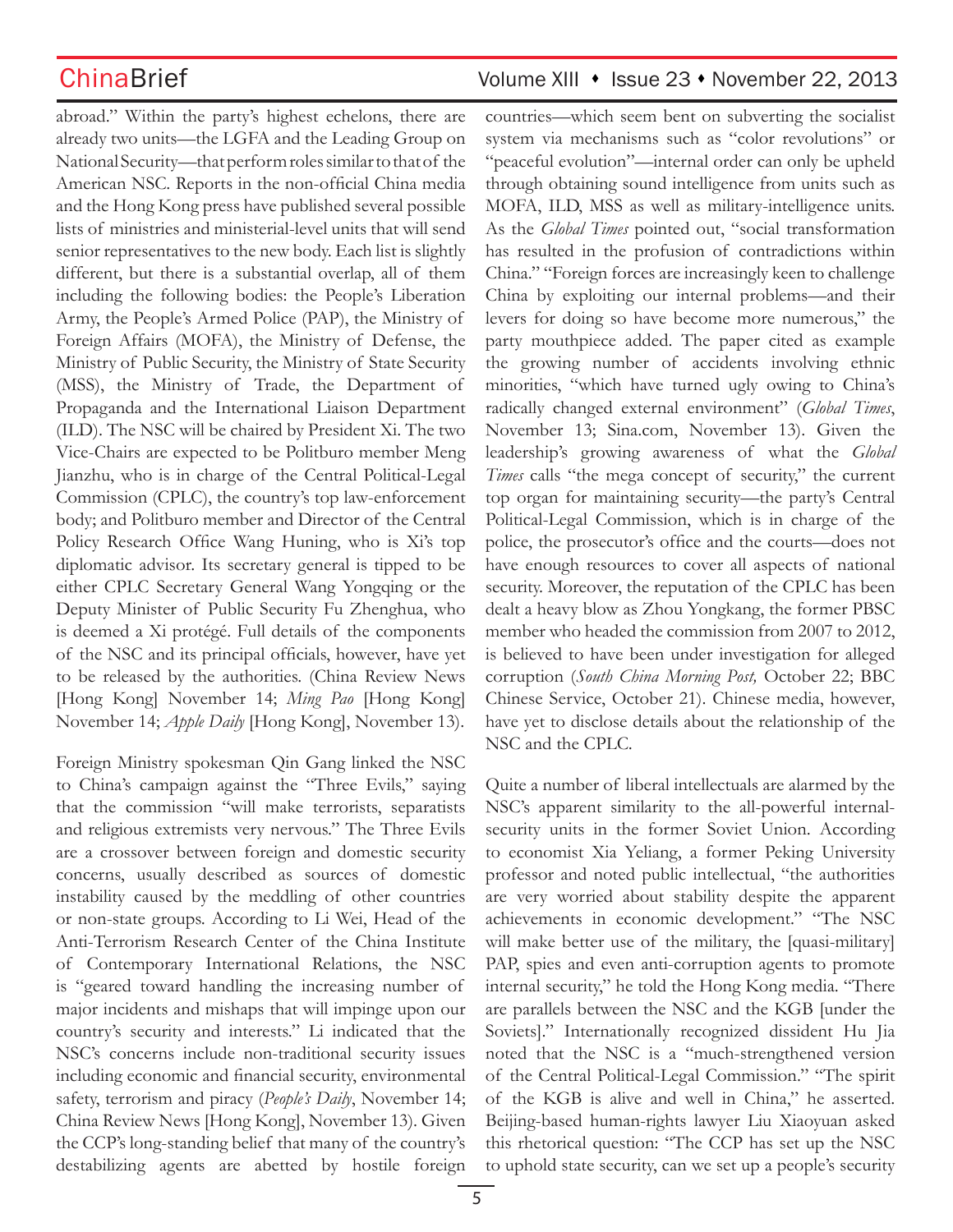commission to safeguard the security of the people?" (Thehousenews.com [Hong Kong] November 13; VOA Chinese Service, November 13).

Given President Xi's concerns about stability—and the maintenance of a strong leadership—it is perhaps not surprising that while the plenum communiqué indicated that market forces would be playing a "decisive role" in the allocation of resources, party members and the business community alike are asked to "unshakably consolidate and develop the public ownership system, uphold its dominant status… and incessantly strengthen the vitality and influence of the state-owned economy." (Hong Kong Economic Journal, November 14; *South China Morning Post*, November 13). The Resolution, however, made pledges about gradually allowing private enterprises to get into the financial sector and also incrementally allowing peasants to monetize their plots of land through means including using them as collaterals. The Resolution also vowed that the construction of free trade zones such as the one that recently opened in Pudong, Shanghai, would be "speeded up." As expected, the onechild family policy was partially liberalized. A couple may have two kids if either the husband or wife is a single child (Xinhua, November 15; CCTV News, November 15).In discussions in the run-up to the plenum, Premier Li Keqiang, who is the PBSC member with responsibility for the economy, has reiterated that wherever possible, "the government should allow the market to do its job." The communiqué and the Resolution, however, have put the emphasis on "top-level design," meaning that the party-state leadership should firmly control whatever kind of economic and social transformation that meets Beijing's criteria of "striking a balance between reform, development and stability." As the Resolution pointed out, the authorities must "boost society's harmonious factors to the largest degree" and "raise the level of social governance so as to safeguard state security and to ensure social order." "We must push forward the modernization of the institutions of social governance," it added (Xinhua, November 15; China News Service, November 13).

To ensure the success of reforms, the plenum also decided to set up a Leading Group on the Comprehensive Deepening of Reform. The *Wen Wei Po*, a Chinesecontrolled Hong Kong paper, and Phoenix TV, which has close ties to Beijing, have reported that President

## ChinaBrief Volume XIII • Issue 23 • November 22, 2013

Xi will most likely be the head of this Leading Group, which will supervise policies regarding reforms in the economy, politics, culture, society, the environment and party construction (*Wen Wei Po*, November 15; Phoenix TV Net, November 14) That Premier Li has not been given control of the Leading Group is also confirmed by descriptions of the Plenum. Xi rather than Li was named as the Head of the team drafting the Resolution, while two Sub-Heads of the drafting team were the PBSC member in charge of ideology, Liu Yunshan, and PBSC member Zhang Gaoli, who is Executive Vice-Premier (Xinhua, May 15, *People's Daily*, May 15). While the exact tasks of this top body have yet to be delineated, will the establishment of yet another high-level organ exacerbate the bureaucratic nature of China's decision-making process? After all, one of the first efforts of Premier Li upon becoming head of government last March was to streamline the structure of the State Council. Moreover, the National Development and Reform Commission, a "super-ministry" that is often dubbed a mini-State Council, has for the past decade been responsible for the design and implementation of different types of reforms (*Ta Kung Pao* (Hong Kong), November 6; China News Service, September 2).

Given the likelihood that President Xi, not Premier Li, will take the helm of this leading group, the question of whether too much power has been vested with the supremo—and whether some form of power struggle has broken out between Xi and Li—has been raised. There are also doubts about whether Xi's insistence on party leadership of economic policy would contradict the pride of place that Li seems to be giving to market forces. The plenum communiqué and Resolution put a lot of emphasis on the fact that "comprehensively deepening reform must require strengthening and improving party leadership, and fully developing the core leadership function of the party in taking charge of the whole situation while coordinating [the needs] of different sectors." The documents also called upon "party committees of all levels to earnestly fulfill the leadership responsibility over reform."

In the eyes of Chen Ziming, a famed theorist of reform, the much-anticipated Third Plenum has turned out to be more a question of power than of reform. "With Xi Jinping becoming the head of the two new committees [set up at the plenum], he has tightened his stranglehold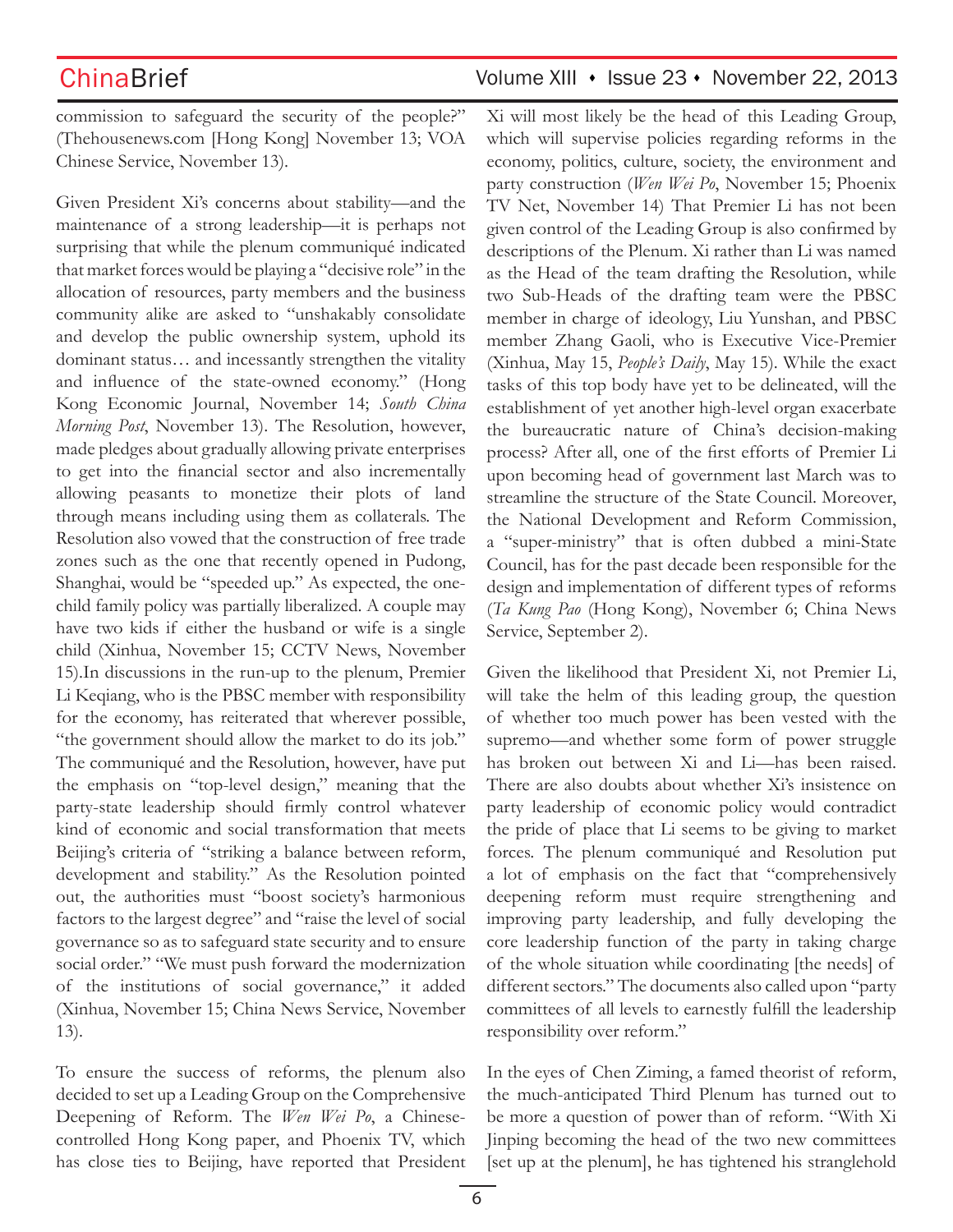on the reins of power," Chen said. "We still do not know enough of Xi to tell what he is about to do. He can go down the road of [the reformist former Taiwan president] Chiang Ching-chuo or he could become another [Cambodian dictator] Pol Pot." (*Ming Pao*, November 14; *Ming Jing News* [Hong Kong], November 12). The tortuous history of China's reforms seems to show that the quasi-superpower has yet to undergo tougher tests before it can hit upon a formula that will satisfy both the rulers' urge to control and the people's desire to liberate their production forces.

*Dr. Willy Wo-Lap Lam is a Senior Fellow at The Jamestown Foundation. He has worked in senior editorial positions in international media including* Asiaweek *news magazine, the South China Morning Post, and the Asia-Pacific Headquarters of CNN. He is the author of five books on China, including*  Chinese Politics in the Hu Jintao Era: New Leaders, New Challenges*. Lam is an Adjunct Professor of China studies at Akita International University, Japan, and at the Chinese University of Hong Kong.*

**\*\*\***

# **Economic Reform in the Third Plenum: Balancing State and Market**

By Nicholas Borst

China's top leadership met this November to set a course for the country's next wave of reform. President Xi Jinping promised a "comprehensive approach" to reform prior to the plenum and the official "Decision on Major Issues Concerning Comprehensively Deepening Reforms" largely delivers on this promise in the economic realm, where large changes in fiscal policy, competition policy, factor pricing, and state-owned enterprise reform are outlined. (The "Decision," made public November 16, serves as the main source for this article). The document sets out an impressive list of declared goals for economic reform, but the true test will occur when implementation runs up against the power of vested interests.

At its core, the strategy for reform revolves around

## ChinaBrief Volume XIII • Issue 23 • November 22, 2013

creating and a more market-based and competitive economy. The key challenge to achieving this goal is establishing a proper relationship between government and the market. To reach the next state of economic development, the Chinese government recognizes that it must become comfortable with allowing a greater share of economic activity to occur outside the scope of government influence. A reduction to government interference with factor pricing, removing regulatory barriers to investment, and reforms to state-owned enterprises are all outlined necessary reforms.

The call to adjust the state's relationship to the market echoes a speech given by Premier Li Keqiang this March on the need to cut regulatory red tape and for the government to focus on proving public goods. The move to restrict the government's role in the economy represents a major shift in attitude and ideology for a government historically defined by interventionist impulses. The plenum report calls for the government to relax the approvals process, give enterprises independence in making investment decisions and for the central government to avoid regulating micros issues and focus on macroeconomic coordination.

The plenum report calls for the market to play a "decisive role" (*juedingxing zuoyong*) in the allocation of resources in the economy. This represents an elevation from previous party documents, which assigned the market a "fundamental role" (*jichuxing zuoyong*) in resource allocation. This change in language reflects a step forward in the continued reduction in the number of official price controls. Areas that are specifically targeted in the report include the prices of water, oil, natural gas, electricity, transportation and information technology.

Related to the goal of increasing competition and reducing government interference in the economy, the plenum report affirms the critical role of the private sector and companies of mixed ownership in the economy. Critically, the report identifies the non-state firms as an important part of the socialist market economy system in China. This is representative of a continued evolution in official thinking towards embracing and fostering the growth of the private sector. The report calls for establishing equal rights, rules and opportunities for non-state firms in the economy. Achieving this goal will mean finding a way to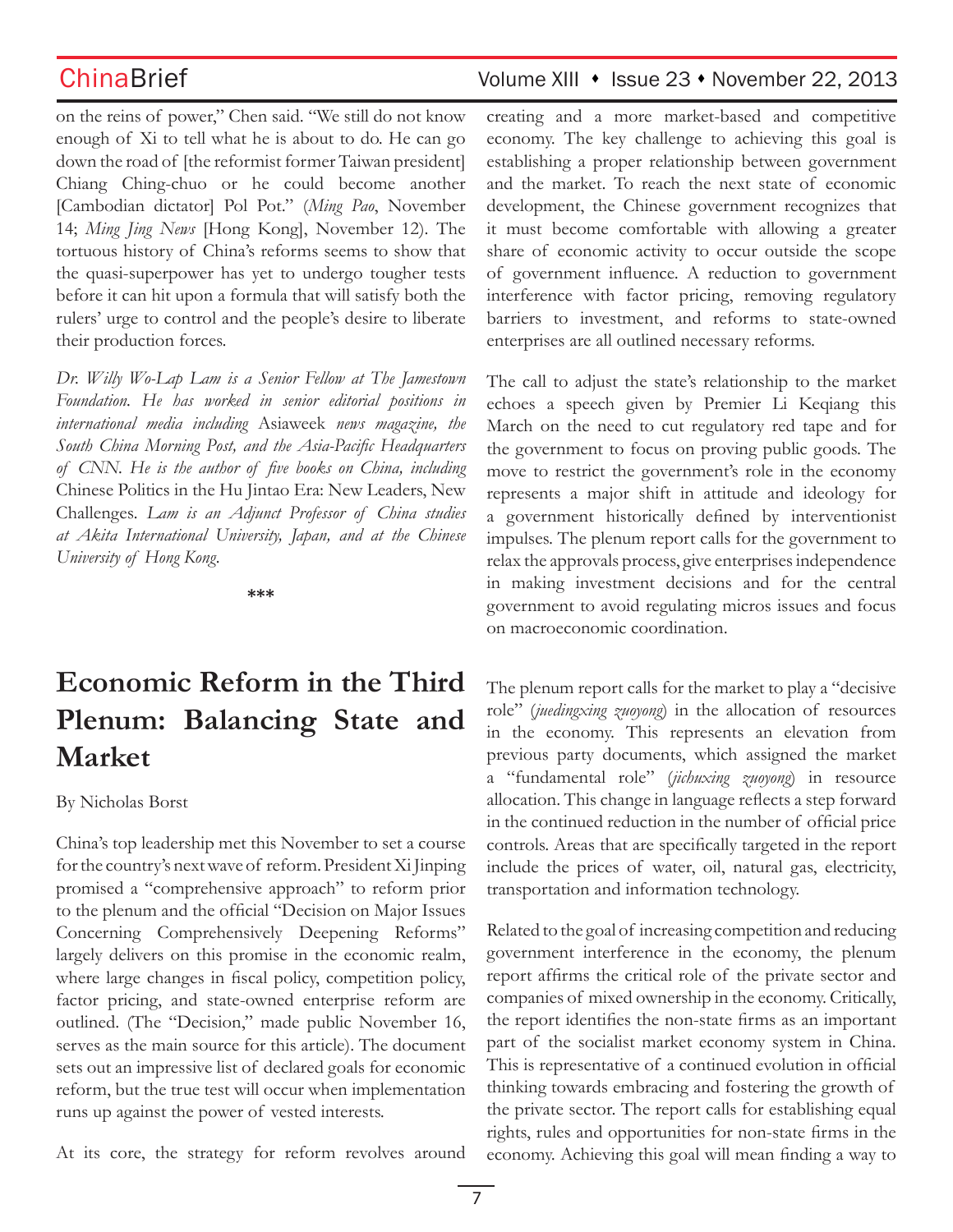inject more competition into the state-dominated areas of the economy. Private and mixed ownership firms have become the dominant source of growth in the Chinese economy and the future of economic development will rely on creating more space and equality of opportunity for these firms to grow.

One of the most specific goals called for by the report is the allocation of a greater share of state-owned enterprises profits to the national budget. This is a progression of the goal for a higher rate of dividends to be paid, set out in the income inequality plan released by the State Council in February (Caixin, February 6). The plenum report calls for 30 percent of SOE profits to be paid to the state budget by the year 2030. This is a large change from the status quo: according to an IMF estimate, only 0.4 percent of SOE profits went to the national budget in 2011.These funds will provide muchneeded resources for the government during a time of slowing revenue growth and should be targeted towards an expansion of the social safety net in order to facilitate economic rebalancing.

The plenum document calls for the relaxation of investment restrictions and further opening to international investment and competition. A specific example of this in the report is the call for an expansion of the negative list approach for investment approval. The adoption of a negative list approach would open up all areas of the economy not explicitly prohibited to investment. This is a significant improvement over the current positive list approach which requires investors to seek government approval. The key to the effectiveness of such a policy change is whether the scope of areas prohibited will be significantly reduced. Such a move would increase competition in currently protected areas of the economy and allow foreign investors to receive national treatment.

The Shanghai Free Trade Zone received a strong signal of support in the plenum decisions report. When the FTZ was officially launched at the end of September, no high-level Chinese leaders attended the opening ceremony, generating concern in the international media that Beijing had abandoned the project (*The Economist*, September 30; *Wall Street Journal*, October 7). Without high level support, the Shanghai Free Trade Zone would be destined to go the way of the other special economic zones created in recent years in Shenzhen (Qianhai) and Tianjin (Binhai), which have largely floundered. The plenum report removes any such doubts by identifying the Shanghai Free Trade Zone as a "major measure" by the government to promote further economic reform and experiment with policies which may be expanded to the rest of the country.

Fiscal imbalances between the central and local governments are also highlighted in the report as an area for reform. The report identifies the need for a rationalization of revenues distribution between local and central government based on their respective responsibilities. The core of the problem is the mismatch between revenues and expenditures for local governments. The plenum report calls for adjusting the system of transfer payments from the central government and improving the division of responsibility between localities and the center. These changes seem modest compared to the problem being addressed, a fiscal crunch which has led to an unprecedented local government borrowing spree. The growth rate of local government debt is unsustainable, and much of the financing has occurred through murky channels. The report calls for improved budget transparency and mechanisms to identify budgetary risks. Another important reform outlined is the expansion of the property tax, which could serve as an important source of revenue for local governments. A property tax was initially unveiled in Shanghai and Chongqing several years ago, but it has not generated significant revenue, nor been expanded to other cities. Presently, property taxes in Shanghai and Chongqing municipality account for less than one percent of local government revenue (Economic Observer, March 18). A wide-reaching property tax would provide a more sustainable source of revenue for local government and help deflate the property bubble.

The section on financial reform in the plenum report contained no major changes, instead calling for a continued implementation of existing reforms such as liberalizing interest rates, opening the capital account, increasing the proportion of direct financing in the economy, and establishing a deposit insurance scheme. These policies have been on the agenda for a while and the plenum report contains little in the way of specific implementation goals. The most innovative proposal in the document is the call for allowing private capital to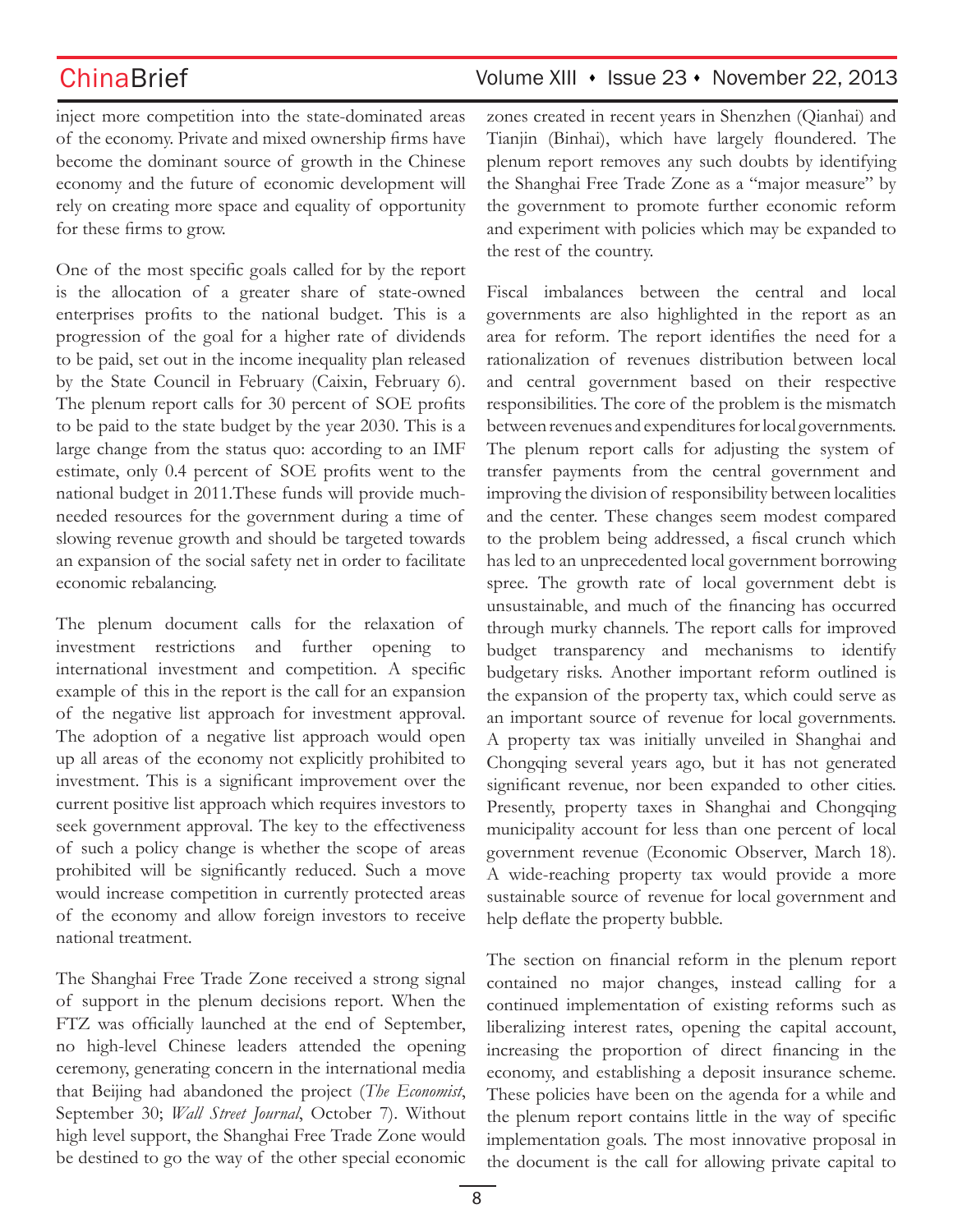establish small and medium sized financial institutions. If acted upon, it could help break the near-monopoly role the state currently plays in the allocation of capital. Unfortunately, private financial institutions are unlikely to make much progress as long as distorted interest rates lead banks to compete on market share rather than risk management.

Despite the numerous and wide-ranging call for economic reform, there exists a fundamental tension within the document that is difficult to reconcile. The communiqué calls for the strengthening the position of state-owned enterprises and reaffirms their leading position in the economy. This conflicts with the overarching themes of allowing the market to play a greater role in economic outcomes, increasing competition and ensuring equality opportunity for non-state firms. All of these policies would result in a further withering of the position of state-owned enterprises.

Since China adopted the goal of establishing a socialist market economy during Third Plenum in 1993, Chinese policymakers have struggled to strike the right balance the state and the market. The core tenet of the social market economy strategy is to use market mechanisms to improve the efficiency of the economy without fully transferring to a capitalist economic system. The strategy of the Chinese government has been to gradually reduce interference with prices and allow the market to determine an increasing share of economic outcomes.

The transition to a more market-based economic system has been difficult for state-owned enterprises. Burdened with large workforces, inefficient corporate structures, and the requirement to provide extensive social benefits, state-owned enterprises shrank in profitability in the 1990s. To rectify the situation, Premier Zhu Rongji embarked upon a massive reform effort in the late 1990s, restructuring some state-owned enterprises while shutting down others. The result was a considerable improvement in the health of many state-owned enterprises during the 2000s. Unfortunately, these trends have shifted in recent years with the efficiency and profitability of state owned enterprises once again falling far behind their mixed ownership and private sector counterparts (China National Bureau of Statistics (2013); for a discussion of the data, see "China's Credit Boom: New Risks Require New Reforms," Peterson Institute for International

Economics policy brief).

At a fundamental level, the more the Chinese economy allows the market to determine economic outcomes, the faster the state-owned enterprises will slip away in to irrelevance. Chinese state-owned enterprises are likely to only remain dominant in the sectors where they have been granted administrative monopolies or where economies of scale lead to natural monopolies. Chinese policymakers must reconcile the fact that a modern market-oriented economy will not be one where state-owned enterprises continue to occupy the commanding heights. The politics of this transformation will be difficult as state-owned enterprises represent are one of the country's strongest vested interests and wield considerable policy influence.

China's third plenum was a strong herald for future reform and it proposes solutions to many of the most critical economic problems facing the country. The scope and scale of reforms decided by the plenum mostly meet the expectations set by the top leadership of a comprehensive approach to reform. Moving forward, the key indicator of progress will be the pace and detail of policy implementation documents due to be released over the next few months. The newly established Leading Small Group for Comprehensive Deepening of Reform may give the leadership sufficient power to force through some difficult reforms (See "Xi's Power Grab Towers over Market Reforms," in this issue). While the signs for economic reform are hopeful, vested interests in China are likely to resist many of the policies announced. Sustained momentum for reform from the highest levels of the Chinese government will be necessary to achieve the full potential of the third plenum.

*Nicholas Borst is a research associate and the China program manager at the Peterson Institute for International Economics.* 

**\*\*\***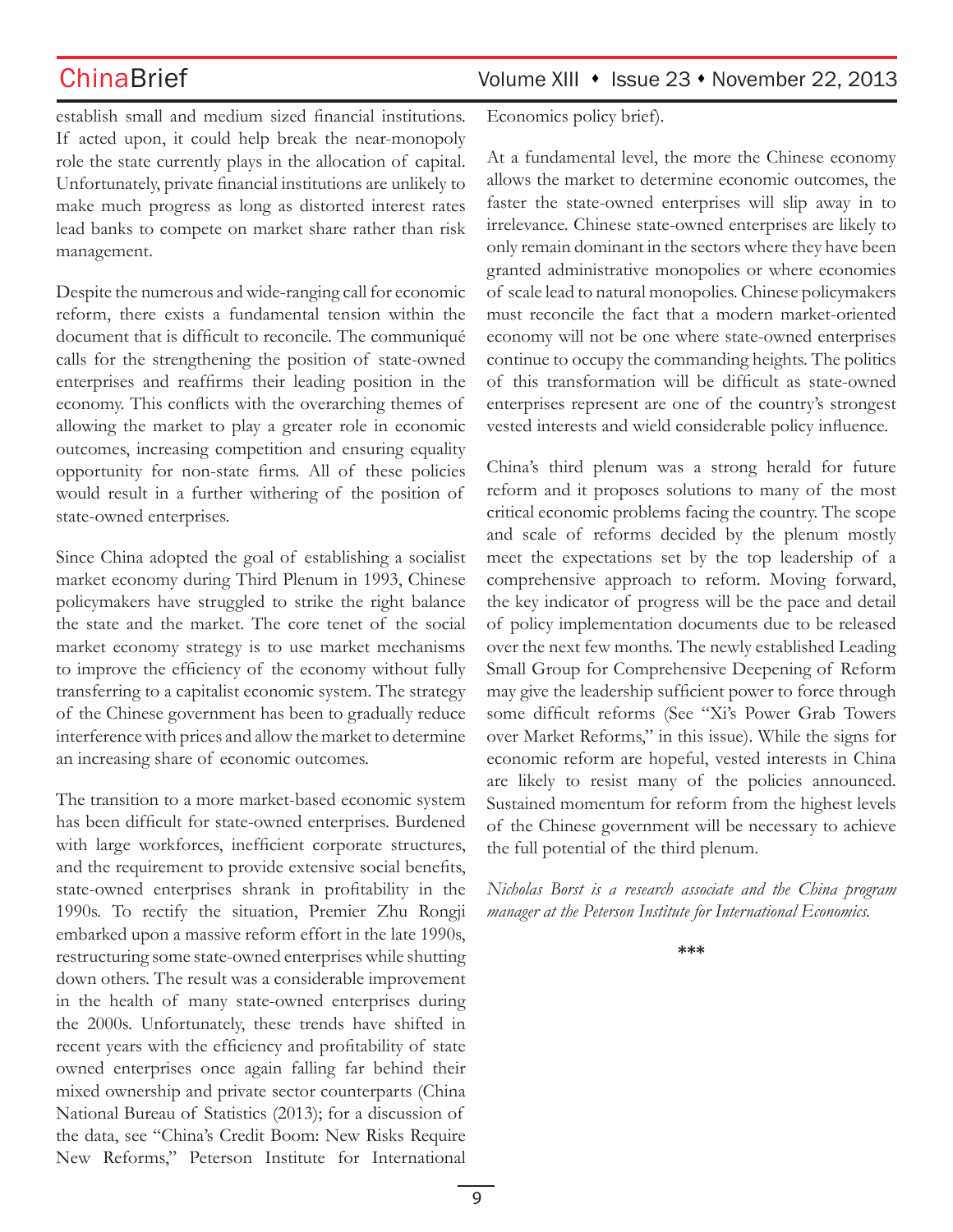# **Firm Warning, Light Consequences: China's DPRK Policy Upholds Status Quo**

## By Seong-hyon Lee

The belief that China has shifted its foreign policy on North Korea has been unusually robust during this year's Korean crisis. China is said to have responded with unprecedented toughness to its intractable neighbor's recent nuclear test. However, further scrutiny of the available body of facts and information that have shaped such views finds little support for this interpretation.

China was genuinely angered by North Korea's provocations, but it imposed only *pro forma* economic sanctions in response, with little real impact on North Korea's economy. In fact, China-North Korea trade continued to increase at the height of China's purported punishments. Nor was Beijing's anger felt in the Chinese cities bordering North Korea, where informal crossborder trade continued.

Beijing's bedrock North Korea policy remains unchanged: It views Pyongyang as a strategic net asset in regional politics, and is not about to abandon its Cold War ally. At the end of the day, China's reaction to the nuclear test was about maintaining its credibility and saving face after being defied by a client state, rather than changing the regional dynamics in accordance with Washington and Seoul's hopes (correspondence with Stephanie Kleine-Ahlbrandt, U.S. Institute of Peace, November 2013).

China is widely seen as the only country with any leverage over the North, and also virtually its sole aid supplier. China has long been blamed by the international community for "shielding" the North from international criticism despite the latter's various belligerent acts. Beijing perceives Pyongyang as a useful "buffer zone" against the United States and its allies—a mentality that goes back to the Cold War period. However, both leading up to and following North Korea's most recent test, China spoke out much more openly than it has against most similar actions in the past, and supported UN sanctions in response to the test.

China's baseline policy toward the Korean Peninsula has

## ChinaBrief Volume XIII • Issue 23 • November 22, 2013

long been characterized by the "Three No's": "no war, no instability, no nukes" (*buzhan, buluan, wuhe*), in descending order of importance (*Ta Kung Pao*, April 10; ifeng.com, April 10; Global Times Online, June 27). Beijing does not support the DPRK's nuclear brinksmanship, but it is much more concerned about the risks of regime instability and fundamentally seeks to preserve the status quo. China's leaders have made it clear that they would prefer to a less aggressive Pyongyang, but their goal is regional stability and they are not interested in a strategy that might weaken the regime.

Yet this time around, China's attitude was seen very differently. Viewing China's response as unusually harsh, many analysts perceived a reordering of Chinese priorities on the Korean Peninsula (38 North, July 2). China, they wrote, was now signaling that it would make denuclearization its first order of priority in dealing with North Korea, supporting U.S. goals (CSIS paper: "Reordering Chinese Priorities on the Korean Peninsula," November 2012).

## **Firm Warnings**

In the days leading up to the recent nuclear test, the Chinese government engaged in considerable efforts to dissuade Pyongyang from the move. China's then-deputy Foreign Minister, Cui Tiankai, reaffirmed Beijing's disapproval of Pyongyang's third nuclear test when he said that China "resolutely opposes" the move (news video seen on ifeng. com, February 5). Diplomatic sources in Beijing told the South Korean daily *Chosun Ilbo* that the Chinese Foreign Ministry summoned North Korean Ambassador Ji Jaeryong twice to demand that his country cancel the test (February 7).

China's state-run *Global Times* also warned Pyongyang in an unsigned editorial that there would be a "heavy price" if the imminent nuclear test went ahead. It also threatened that China would cut off aid (February 7).

### **"China Rebukes North Korea"**

When, despite all these efforts, North Korea went ahead with a nuclear test on February 12, China was visibly upset. China made a show of getting tough on North Korea by implementing UN sanctions. Some Chinese people even staged protests in front of the North Korean embassy, and the government allowed media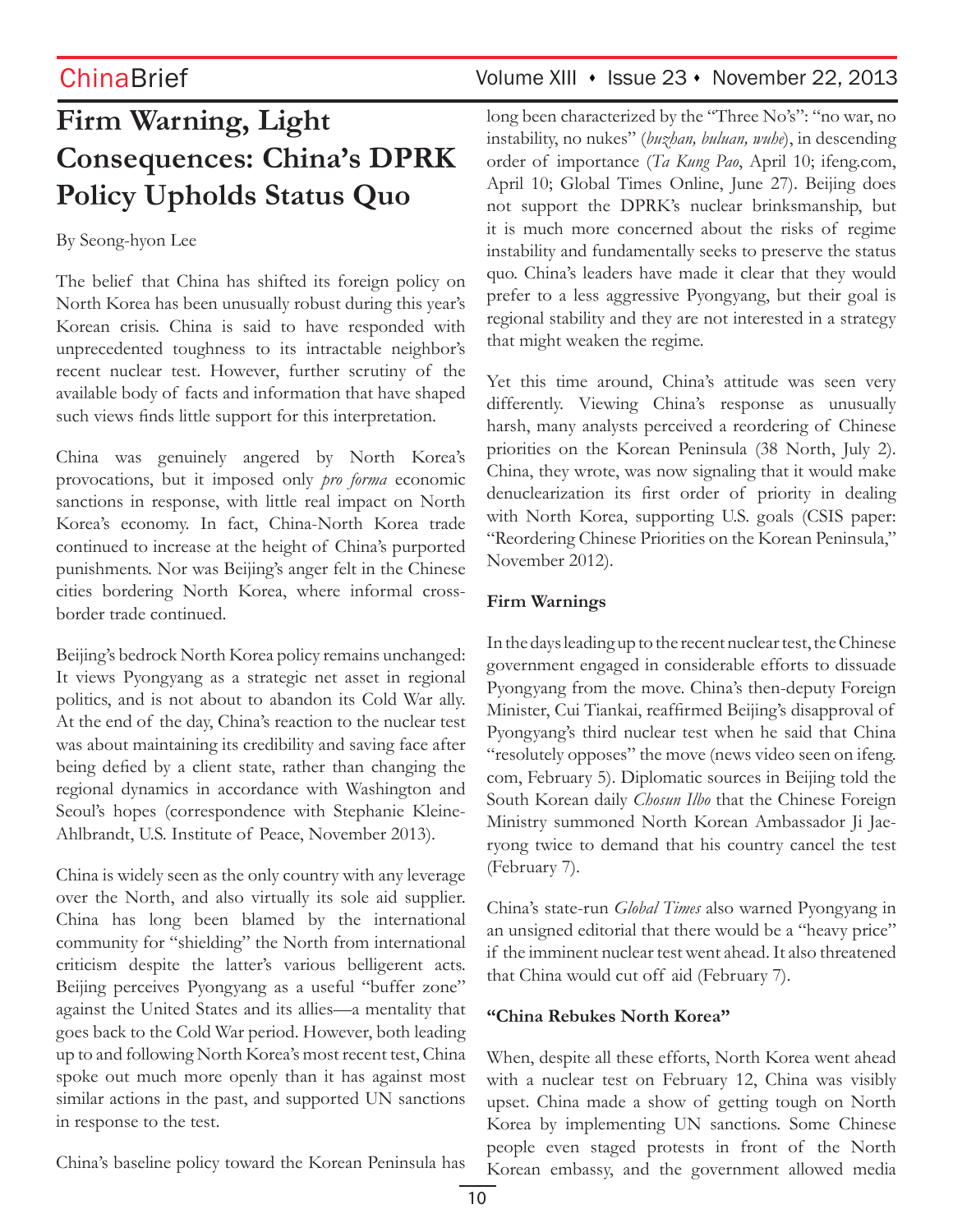to criticize the country. Furthermore, Deng Yuwen, the deputy editor of the Central Party School's *Study Times*, published an Op-Ed in the *Financial Times* titled "China should abandon North Korea," which drew worldwide attention, sparking speculation that China had finally lost patience with its neighbor (February 27).

China's anger appeared to reach a climax in April, when Communist Party chief Xi Jinping said in a speech at the Boao Forum, "No one should be allowed to throw a region, and even the whole world, into chaos for selfish gain" (Xinhua, April 7). It instantly made international headlines. Given its context, it was taken as a veiled rebuke. Dramatic headlines appeared in the wake of Xi's speech, such as: "China rebukes North Korea, says no state should sow chaos" (Reuters, April 7), "China signals North Korea to stop throwing the 'world into chaos'" (*Los Angeles Times*, April 7), "Chinese President Xi Jinping expresses concern over North Korea's rhetoric" (*Washington Post*, April 7).

Even U.S. President Barack Obama publicly said that China was "recalculating" its North Korea policy (AFP, March 13). But interviews with members of the Chinese security community reveal that the reality was quite different. Obama's remark was seen in China as a politically calculated statement, designed to publicly pressure China to conform to the American "responsible stakeholder" framework (Author's interview, April 17).

### **Re-examining the Evidence:**

### **Deng Yuwen's Editorial**

Deng's article, coming from a senior official in an important organization, was cited as a major piece of evidence about private debates about the DPRK alliance among the Communist Party leadership. Otherwise, the logic went, Deng would not have dared to risk his career by writing such a bold piece. Some also believed that the Chinese foreign ministry had been involved in "pre-consultation" before granting Deng a green light to publish.

However, in an interview with the author, Deng said that he did not consult the foreign ministry (March 27). The article, he said represented only his personal views. Deng's article had in fact been rejected for publication by several Chinese media outlets before he translated it into

## ChinaBrief Volume XIII • Issue 23 • November 22, 2013

English and tried his luck with the foreign media. When the foreign ministry saw the article, it lodged a protest with the Central Party School. In a clear indication that the piece did not represent an official position of the Chinese government, Deng was eventually fired (*Chosun Ilbo*, April 1).

### **Xi's Condemnation of "Selfish Gain"**

Deng was not the most senior figure in China who raised false hopes in the outside world about Beijing's policy toward Pyongyang. Xi's statement about "throwing the world into chaos for selfish gain" was read as further evidence.

Xi's veiled language was confusing enough to even a Chinese audience that some Chinese academics confirmed to their Western counterparts that Xi was referring to North Korea. However, this interpretation was rejected by the Communist Party's official *People's Daily* a few days later (April 9). It stated: "The Chinese and foreign media have speculated, who harbors 'selfish gain'?" It went on to catalogue turmoil in Libya, Egypt and Tunisia, noting that "Western countries" are responsible for them, referring to the United States and its allies.

The Communist Party's English-language mouthpiece, *China Daily*, was even more blunt. In an editorial titled "Xi's Security Outlook," it again listed global hot spots from the Syrian crisis to territorial disputes in the South China Sea (April 10). It argued that many of the world's security woes today can, in one way or another, be traced back to the pursuit of "selfish gains in disregard of regional and global security needs." Again, this editorial from *China Daily*, meant to clarify Xi's comment, explicitly mentions a "global" security crisis. A state with global outreach, subject to Xi's criticism and which has involvement in different global hotspots ranging from the Middle East to the South China Sea, is clearly the United States and not North Korea.

### **Economic Sanctions**

Many members of the U.S. policy community argue that China's seemingly stringent implementation of UNmandated sanctions prove that it is moving to support the U.S. effort to increase economic pressure on the DPRK. After the UN adopted a punitive resolution against the nuclear test, Li Baodong, the Chinese ambassador to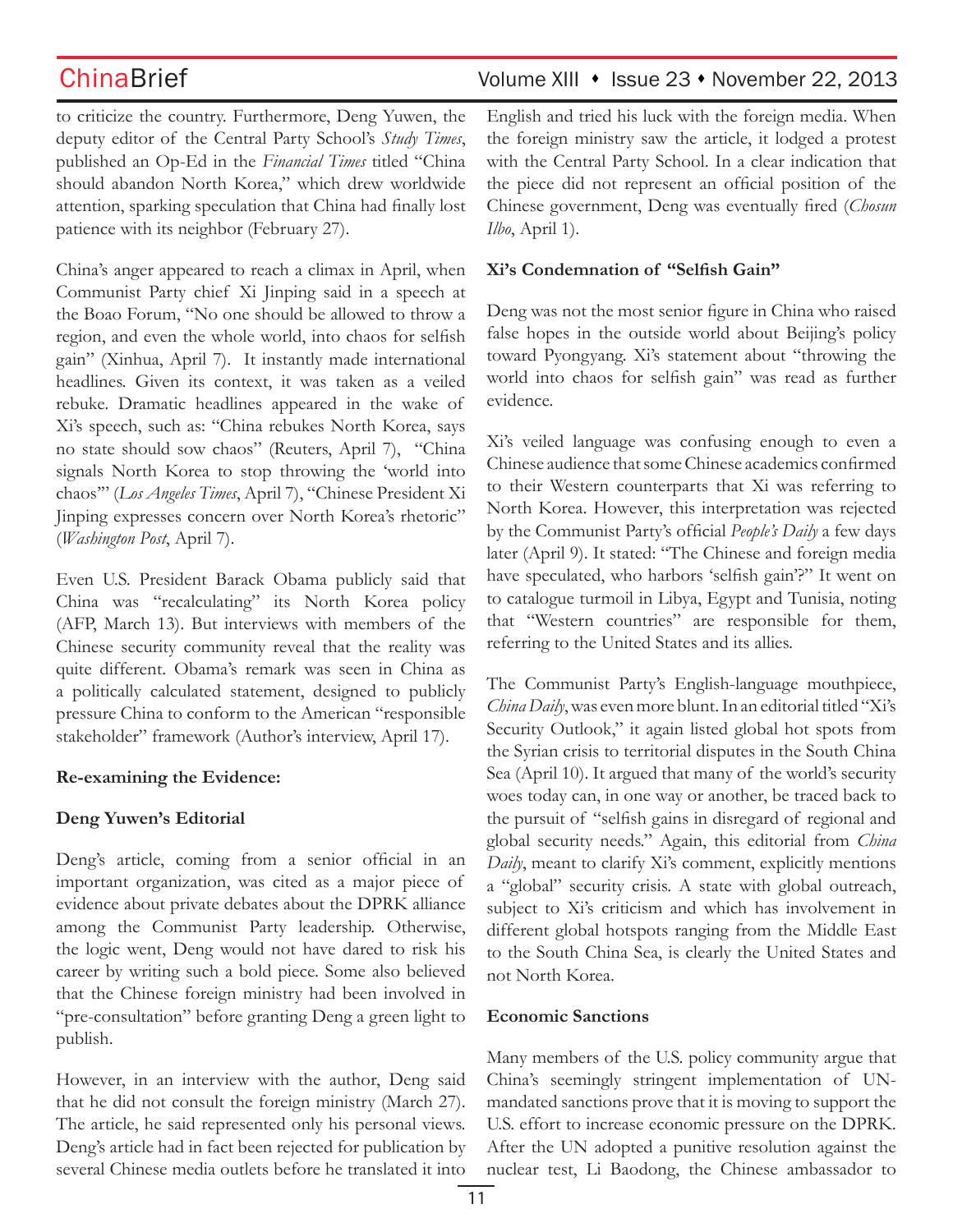the United Nations, told reporters: "We want to see the resolution completely enforced," a stark departure from China's previous grudging attitude toward sanctions (Hankyoreh, March 7). International media also reported that China had stopped providing oil to North Korea in February (Reuters, March 21). Coming in the same month as the nuclear test, this was read as sign of anger. In April, China's Ministry of Transportation (MoT) sent out a directive to relevant government agencies, including the Customs Office, to "strictly enforce the UN resolution" on North Korea (MoT, April 17). Then, in May, China's state-owned Bank of China reportedly cut off its dealings with North Korea's Foreign Trade Bank (*Financial Times*, May 7).

Yet China's punitive actions were more symbolic than substantive. China made it clear that it was clamping down only on "illegal" trade activities. That meant that "legal" trade behaviors would be left intact, including the annual Chinese shipment of 50 tons of oil to North Korea. In an interview with the author, a Chinese security expert based near the border dismissed reports that oil shipments had been interrupted (May 2013). During the author's own field study in Dandong in May, local business people reported that Sino-North Korean border trade there remained largely intact.

It was also not clear whether the restrictions on trade between the Bank of China and North Korea's Korea Trade Bank had any impact. These exchanges had been very limited from the start. Furthermore, after the 2007 Banco Delta Asia incident, in which the United States froze many of North Korea's international bank accounts, North Koreans who regularly conduct business in China switched to cash dealings, or borrowed Chinese-name accounts. Doubts about the effectiveness of the UN sanctions and the Chinese cooperation were confirmed when trade between China and North Korea hit a record high of \$4.69 billon during January–September 2013, a 4.5 percent increase over the same period last year (*Donga Ilbo,* November 6).

Nor was it a departure from past practice for China to agree to punitive UN resolutions: North Korea has so far conducted three nuclear tests; China agreed to punitive resolutions after all three of them. While China prefers lesser measures in response to North Korea's conventional missile tests, a nuclear test is China's

## ChinaBrief Volume XIII • Issue 23 • November 22, 2013

threshold for accepting UN resolutions against North Korea, according to a Chinese security expert with a government think tank (Author's interview, February 2013).

Most recently, China issued a list of goods banned for export to North Korea. Yet Hong Lei, a spokesman for China's Ministry of Foreign Affairs, drew a clear line, stating that "punishment is not the goal," "It is to encourage denuclearization on the Korean peninsula" (Reuters, September 24).

## **Conclusion**

China's plans hardly matched the hopes of the United States and its allies. As the *Global Times* wrote a week before the nuclear test: "It is unlikely that China will punish North Korea as harshly as countries like the United States, Japan and South Korea would prefer, and the friendship between the two sides is not going to end. The West should understand this clearly" (February 6). Around the same time, a Chinese expert predicted that "China will join the UN to condemn North Korea and we will have a cooling-off period. But after some time passes, ties will be back on a normal track. We need each other strategically in East Asia" (Author's interview, February 2013).

China has clearly not joined with the international community to place the Kim regime under long-term pressure. Instead, Beijing seeks to get the attention of North Korean leaders without destabilizing the country, aiming to preserve the existing situation.

*Sunny Seong-hyon Lee, PhD, is the Pantech Fellow in Korean Studies at the Walter H. Shorenstein Asia-Pacific Reseach Center, Stanford University.* 

**\*\*\***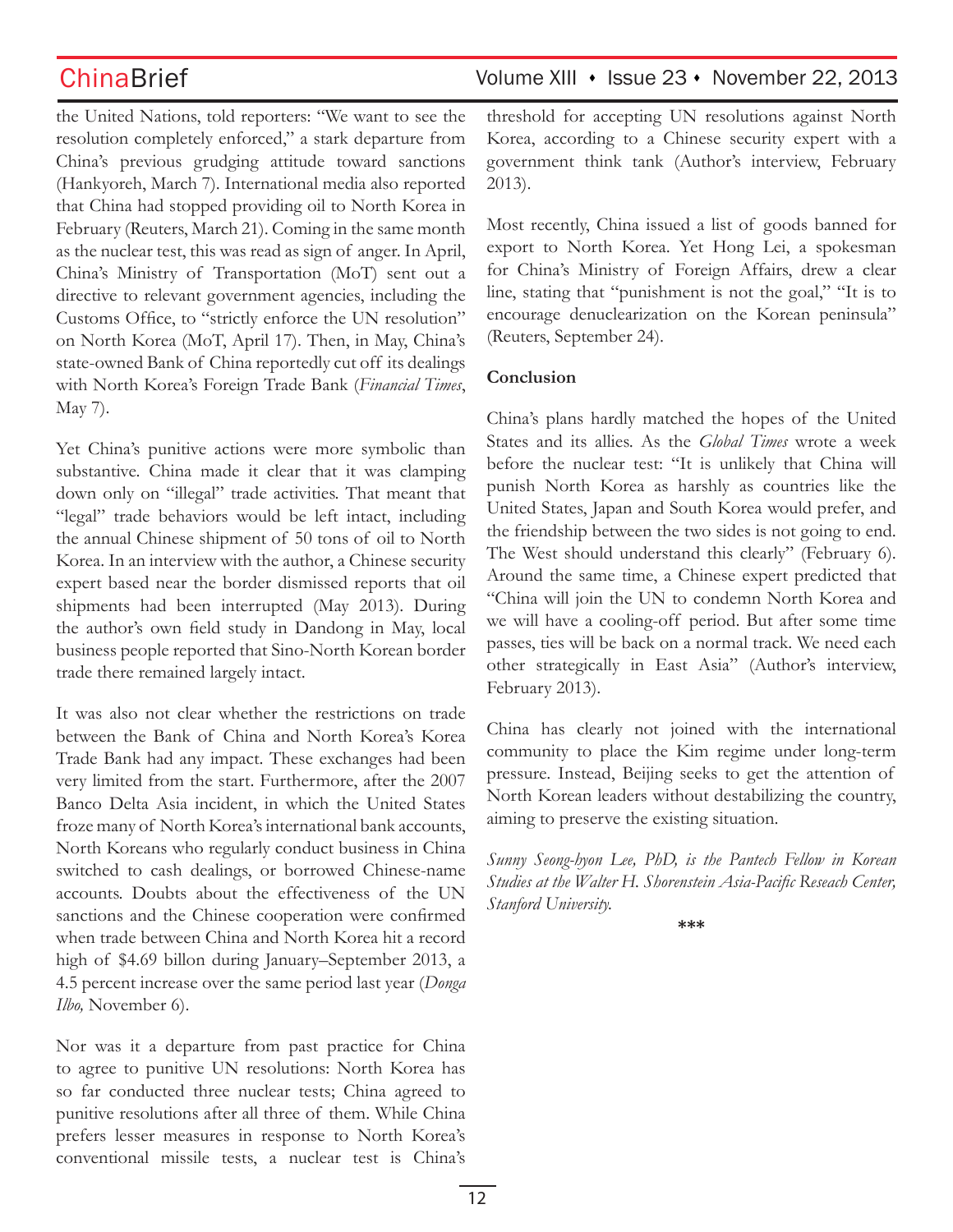# **Strike Hard Against Immigration: China's New Exit-Entry Law**

By Melissa Lefkowitz

In July of this year, China enacted its first major reform to its immigration policy since 1986. Passed by the National People's Congress Standing Committee in 2012, the Exit-Entry Administration Law, which has replaced the Law for Foreigners and the Law for Citizens, features harsher penalties for visa overstays and unauthorized work. This new law, along with China's upcoming revisions to its permanent residency application system, makes abundantly clear the fact that China has little interest in becoming a receiving country for transnational migrants. Yet, as the country with the second highest GDP in the world, porous borders and strong incentives to maintain healthy diplomatic relations with the global South, it is necessary for China to rethink its piecemeal policies and opt for a more comprehensive strategy toward international immigration.

Although this is not the first time China has cracked down on visa applications—visa issuance was severely restricted to foreigners leading up to the 2008 Beijing Olympics—this is the first time that foreigners will face detention and investigation for overstaying their visas (up to sixty days "if the case is complicated"). Foreigners working illegally will now face detention (five to fifteen days) or monetary fines of up to 20,000 RMB (\$3,260 USD). Previously, the penalty for unauthorized work did not exceed a monetary fine of 1,000 RMB (\$163.00 USD). Companies and institutions that provide fake certificates or invitation letters to unqualified foreigners will be fined up to 10,000 RMB (\$1,630.00 USD) per person, and be responsible for the cost of their deportation. The fines will not exceed 100,000 RMB (\$16,290 USD), as opposed to 50,000 RMB (\$8,145.00 USD) in the previous law. Lastly, foreigners who own companies and delay paying wages to workers will be prevented from leaving the country (*China Daily*, July 1).

Historically, China has not been a destination country for labor. For centuries, China has sent its workers abroad, as Chinese companies have in recent years in establishing operations in Africa. Yet significant inflows

## ChinaBrief Volume XIII • Issue 23 • November 22, 2013

of labor have emerged over the past decade. According to a 2011 Brookings Report, China's transnational migrants are increasing at an "unprecedented scale," or ten percent annually since the year 2000, according to Yang Huanming, vice-minister of the Ministry of Public Security (Brookings, September 8, 2011; Xinhua, June 30, 2012). China's 2010 census, the first to record the amount of foreigners residing in the country, documented approximately 594,000 foreigners living in China in 2010 (*South China Morning Post*, July 1; China National Bureau of Statistics, *Major Figures on Residents from Hong Kong, Macao and Taiwan and Foreigners Covered by 2012 Population Census*, April 29, 2011).

International enclaves can be found throughout the country, in such varied locations as Shanghai and Beijing Municipalities, Guangdong, Jiangsu, Fujian, Yunnan, Zhejiang, Shandong, and Liaoning Provinces, and Guangxi Zhuang Autonomous Region. Residents of international communities are of both legal and illegal status, and attempts to decipher how many people live permanently in these areas are often inconclusive (Brookings, September 8, 2011). For instance, it is estimated that between 20,000 and 100,000 Africans reside in Guangzhou's thriving small-scale trade community, otherwise known as "Little Africa" (*World Policy Journal*, February 18, 2011). While China's National Tourism Administration Agency collects figures on how many foreigners enter the country per year for tourism, family visits, meetings and employment (approximately 27 million in 2012), local registration authorities often fail to produce official statistics on permanent foreign residents (China National Tourism Administration, *2012 Statistics (by Entry Purpose)*, January 17; *Eurasian Geography and Economics,* 2009).

### **Narrow Path to Residency**

China's Nationality Law states that naturalization may be acquired through an application process, under the conditions that the applicants are relatives of Chinese nationals, have settled in China, or have "other legitimate reasons" (*Nationality Law of the People's Republic of China*, 1980). Foreigners can also establish long-term residence in China through a permanent residency permit, otherwise known as the "Chinese green card," which is not a step toward citizenship. However, one would be hard-pressed to find an official permanent resident or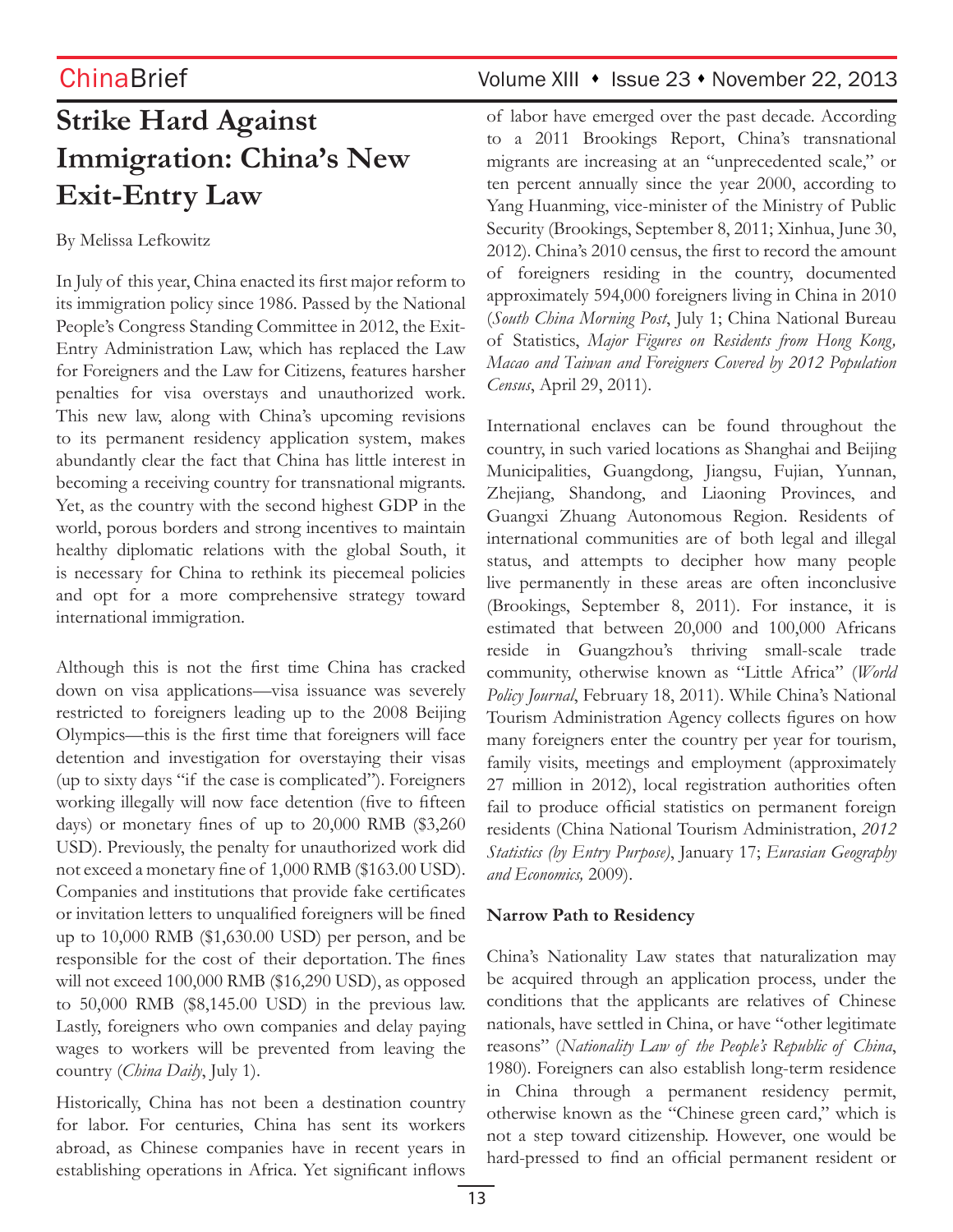naturalized citizen anywhere in the country. Since 2004, when China began granting permanent residency permits to foreigners, only an approximate 5,000 people have been awarded the coveted permit, called the "hardest to get in the world" by the *Southern Metropolis Daily* (*Southern Metropolis Daily*, September 6, 2013; *China Daily*, November 19, 2012, October 17, 2012). The low number of permanent resident card holders is in no small part due to the fact that the program was and continues to be geared toward high-level personnel and overseas Chinese: employees who belong to companies that promote China's economic, scientific and technological development, individuals who make relatively large direct investment in China (over \$500,000 USD) or have made "outstanding contributions" that are of special importance to China, and relatives of Chinese citizens who plan on residing permanently in China (*China Daily,* August 21, 2004, October 16, 2006).

According to Qu Yunhai, deputy director of the Entry and Exit Administration Bureau, the Ministry of Public Security and the Ministry of Foreign Affairs are in the process of developing a new draft regulation that will feature lower requirements for green card applicants (*China Daily,* October 17, 2012). An expert privy to the ministry's recent activities, Liu Guofu of the Beijing Institute of Technology, has said that the draft regulation will target immigrants in the technology field who have lived in China for ten consecutive years (*China Daily*, November 19, 2012). Both Qu and Liu's remarks suggest that even with a relaxation in application requirements, the majority of foreign long-term residents of China will not be considered eligible for permanent residency status.

Effects of this law have already begun to receive media coverage. In August, *Shanghai Daily* reported that immigration authorities at Shanghai's two airports have documented close to 500 cases of overstays since the law took effect in July. A Dutchman was the first to receive the maximum 10,000 RMB (\$1,630.00 USD) fine, but Americans, Japanese, Canadians, French and Singaporeans came soon after, receiving fines that totaled 430,000 RMB (\$70,053 USD) (*Shanghai Daily*, August 20).

However, little is known about the law's impact on China's population of foreigners who are not high-level personnel and do not plan to exit the country soon.

## ChinaBrief Volume XIII • Issue 23 • November 22, 2013

Although it is illegal for individuals to hire foreigners, it is becoming common practice in metropolises such as Beijing, Shanghai and Guangzhou for households to hire Filipino maids, who enter the country on tourist visas and either reside illegally or attain business visas through agencies once they expire (*China Daily*, February 11, 2011; *Beijing Today*, August 13, 2010). Despite the risk of being deported, Filipinos are attracted to China's prevailing salary of 4,000 RMB (\$650.00 USD) per month. It is significantly higher than the \$450.00 USD they receive in Singapore, where the majority of Filipino domestic workers are currently located (*Jakarta Globe*, June 2, 2012). Guangzhou, Shenzhen, and Yiwu are home to the world's largest trading hubs for small-scale commodities, attracting long-term traders mainly from Africa, South Asia and the Middle East (Business Insider, November 3, 2011). The One Child policy has also impacted transnational migration to China. The high ratio of males to females has led to a demand for "foreign brides," who are trafficked into China from countries such as Russia, North Korea, Vietnam, Laos, and Myanmar (Brookings, September 8, 2011).

### **Stability and Soft Power**

Without a plan for the development of a comprehensive approach to international immigration, China has had to rely on a cocktail of regulatory mechanisms, addressing issues as they arise. Immigration control has proved especially difficult in Guangzhou, where the post-2008 limits on long-term visa issuance spawned a black market for "genuine," or year-long, visas (*The Globe and Mail*, August 23, 2012). In 2009, during a police raid on illegal residents, two Nigerians attempting to escape arrest threw themselves through a window. Both were seriously injured, and rumors of their deaths fueled Guangzhou's first-ever immigrant riot. In response to this, Ojukwu Emma, president of the Nigerian community association in Guangzhou, signed an "amnesty agreement" with the local Public Security Bureau, promising to assist the police with immigration control in return for the promise that overstayers would be allowed to return to China legally after paying their visa-related fines (*The Globe and Mail*, August 23, 2012). Yet, four years later a second riot broke out, this time over the death of Elebechi Celestine, a Nigerian trader who died in custody following an argument with a taxi driver. With the policy of social stability maintenance (*weiwen*) still a top priority for